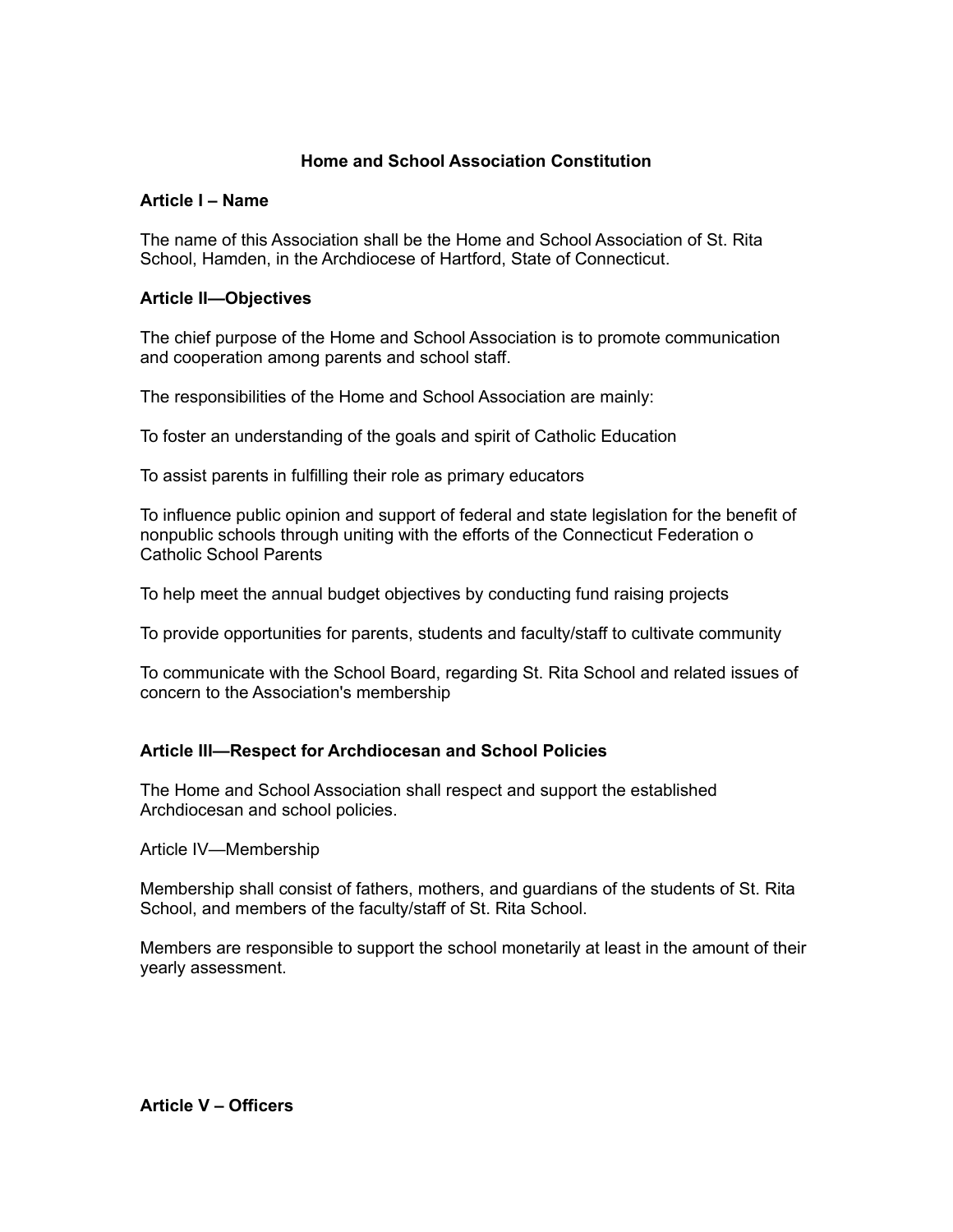The elected officers shall be president, past president, first vice-president, second vicepresident recording secretary, corresponding secretary, treasurer.

Officers shall be elected at the annual meeting, which shall be the final meeting of the school year.

The Pastor and Principal are ex-officio members of the Executive Board.

Article VI—Meetings

Meetings of the body whole will take place at least two times during the school year: one at the start of the school year and the other at the end of the school year.

Annual Meeting shall be held in May or June (prior to the end of the school year). That meeting shall include on its agenda the election of officers for the ensuing year and recognition of those members whose terms have expired.

Home and School Board meetings shall take place at least five times a year. A planning meeting shall take place prior to the upcoming year to review and evaluate prior year and to plan events for the upcoming year.

#### **Article VII—Ammendments**

This Constitution may be amended at one of the meetings to take place with members of the body whole. Those voting must be eligible to vote and must form a 2/3 majority. The amendment must first be presented in writing to the Home and School Board at least two board meetings prior to the meeting of the whole. Ammendments must not be in opposition to any Archdiocesan or School policies.

#### **BYLAWS**

### **Article I – Officers**

The president shall preside at all meetings. The president, in consultation with the principal, shall create the agenda for all meetings. The President and Principal in consultation with the Executive Board Members shall assign the chairperson of any committee. (The president ex officio is a member of all committees except for the nominating committee). The president will perform such duties as are incumbent on this office. The president in consultation with the principal and Executive Board may fill a vacant position of the board that has been vacated prior to the scheduled election. The person appointed will remain on the board only until the next election.

The Past President is to serve as a resource to the President and Executive Board; conveying the knowledge that he/she accrued during their tenor as President and Executive Board Member. The Past President should be supportive of the President.

The first vice-president shall perform the duties as are incumbent to the president in the absence of the president. If the office of president is vacated prior to the end of the president's term, the first vice-president shall serve as president for the remainder of the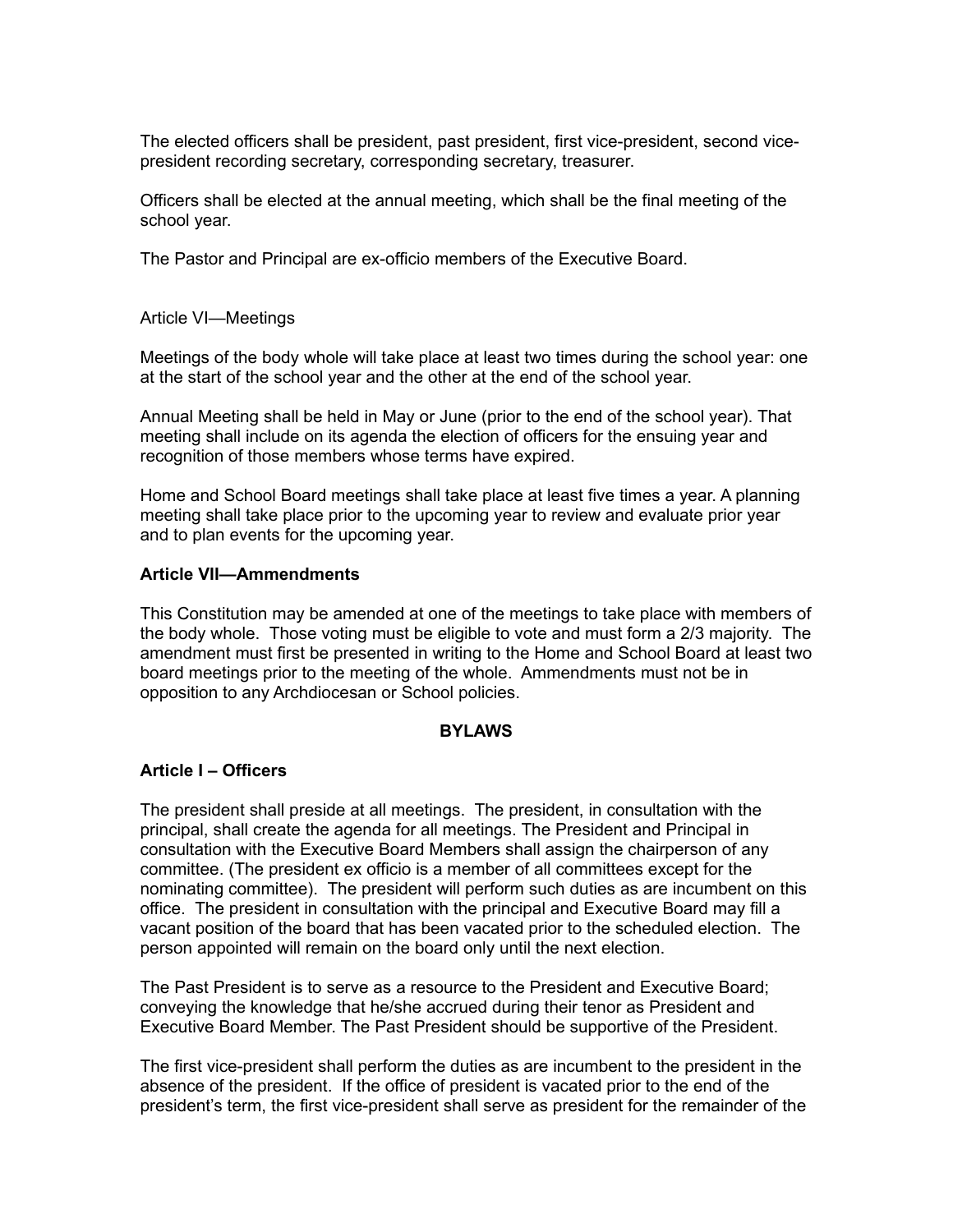term. The first vice-president shall be the liaison (or delegate to another H.S.A. Member) to the Connecticut Federation of Catholic School Parents.

The second vice-president president shall maintain a clear channel of communication, on behalf of this organization, with the School Board and Parish Council. This may be done by attending meetings (or delegating to another member) and regular communication to these two groups providing updates on H.S.A activities and the organization's general condition. The Second Vice President shall also serve as the Chair of the Nominating Committee.

The recording secretary will record attendance at each executive board meeting, take accurate minutes of each meeting and take responsibility for distributing these minutes in a timely manner. It is recommended that the Recording Secretary also edit minutes to be published for the general membership, School Board and Parish Council.

The corresponding secretary will take responsibility for any correspondence that is necessary from the executive board and communicate all pertinent information (including the dates of Executive Board meetings) to the Principal (or other) to be included in communications to school children, teachers, parents and guardians.

The Treasurer will keep accurate record of any fundraising activity sponsored by the Home and School Association. The treasurer will keep accurate records of monies applied to each family's assessment and will in turn communicate in a timely manner, to both the administration and individual families, their assessment status. The treasurer is also responsible ensuring a budget is created for each fundraising activity. The Treasurer must also review each budget. The treasurer is responsible for ensuring that all chairpersons of fundraising activities have received proper training in regards to the procedures for handling monies. The treasurer is responsible for reporting accurately an accounting of each fundraising activity.

The term of office for all Executive Board Member with the exception of the President and Past President is one year with a maximum of six consecutive terms. The term of the Past President is one year, non-renewable. The President's initial term is two years with the possibility of a one year additional term.

### **Article II –Meetings**

A portion of the executive board meetings shall be open to all members of the Home and School Association provided he/she submits in writing a brief description of the matter to be addressed at least one week prior to the executive meeting. The member's presentation and subsequent discussion on this matter will be limited to 20 minutes.

Due to the fact that there are several event committees created it is imperative that the Executive Board ensures that there is a balance of community building, fundraising and spiritual events.

The executive board will meet at least five times per year to be determined in the beginning of the school year.

#### **Article III – Committees**